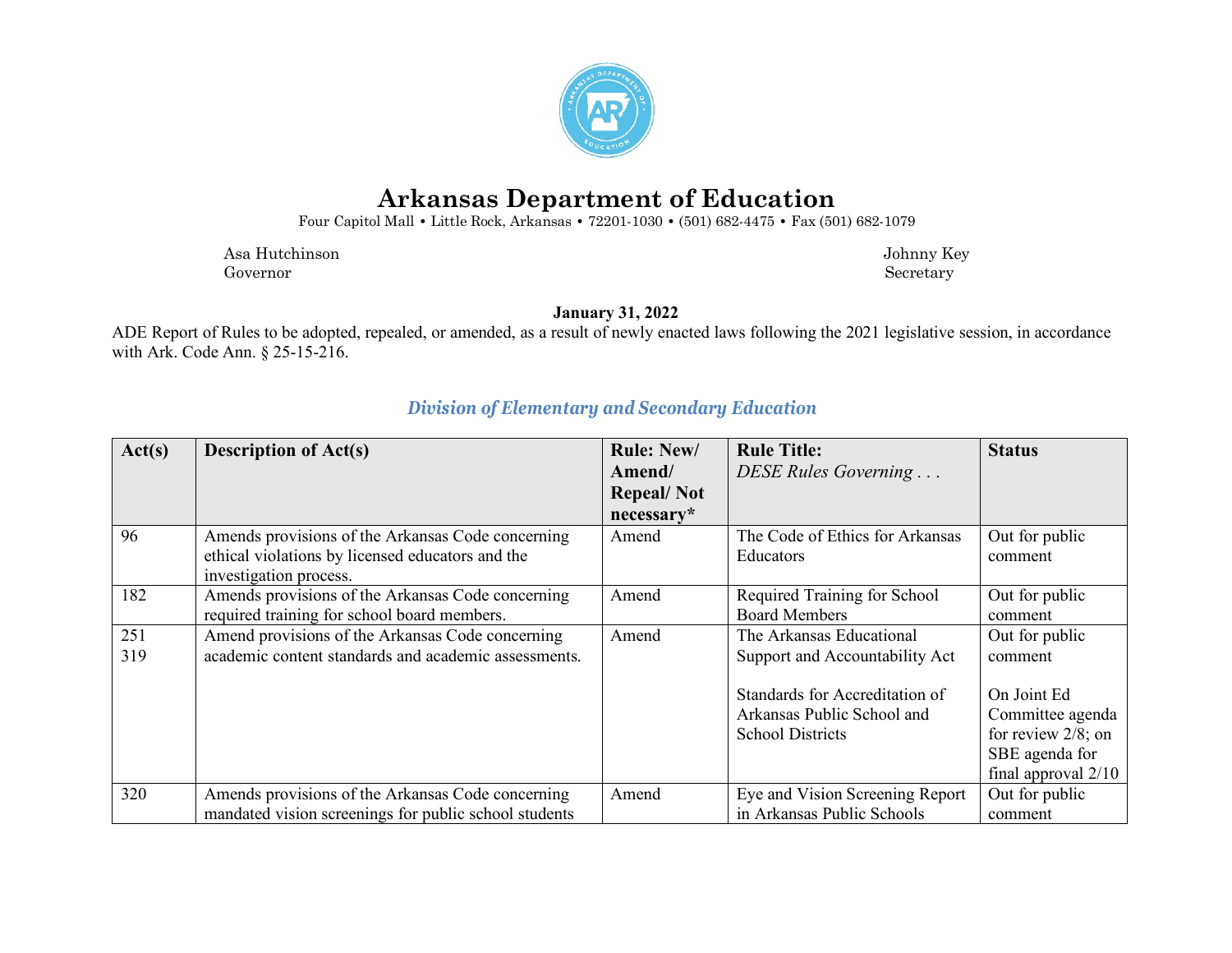|                   | and requires rules to address the tests, procedures,<br>equipment, and instruments that shall be used to perform<br>eye and vision screenings.                                                                                                                                                                                                                                                    |            |                                                                              |                                                                            |
|-------------------|---------------------------------------------------------------------------------------------------------------------------------------------------------------------------------------------------------------------------------------------------------------------------------------------------------------------------------------------------------------------------------------------------|------------|------------------------------------------------------------------------------|----------------------------------------------------------------------------|
| 322               | Amends provisions of the Arkansas Code concerning<br>enhanced student achievement funding (formerly NSL<br>funding) and requires rules that shall include the process<br>for submitting an enhanced student achievement plan;<br>the process for monitoring the expenditure of ESA<br>funds; and the specific requirements, qualifications, and<br>criteria for allowable supports and resources. | Amend      | <b>Student Special Needs Funding</b>                                         | Approved by SBE<br>for public<br>comment $11/10$ ,<br>pending GO<br>review |
| 490               | Amends provisions of the Arkansas Code concerning<br>school choice, including deadlines and notification<br>procedures.                                                                                                                                                                                                                                                                           | Amend      | School Choice                                                                | On SBE agenda<br>for final approval<br>2/10                                |
| 513<br>657<br>746 | Amend provisions of the Arkansas Code concerning<br>teaching licenses and add provisions for noncitizens,<br>university professors and assistant professors.                                                                                                                                                                                                                                      | Amend      | <b>Educator Licensure</b>                                                    | Out for public<br>comment                                                  |
| 544<br>644        | Amend provisions of the Arkansas Code concerning<br>visual art and music instruction.                                                                                                                                                                                                                                                                                                             | Amend      | Visual Art and Music Instruction                                             | Out for public<br>comment                                                  |
| 545<br>647        | Amend provisions of the Arkansas Code concerning<br>technical and vocational education including the general<br>control and supervision of all programs of vocational,<br>technical, and occupational education in secondary<br>institutions.                                                                                                                                                     | Amend      | <b>DCTE Policies and Procedures</b><br>for Career and Technical<br>Education | Final                                                                      |
| 551<br>622        | Amend provisions of the Arkansas Code concerning<br>school resource officers and require that a school district<br>board of directors and the local law enforcement agency<br>with jurisdiction adopt a memorandum of understanding<br>governing school resource officers and that school<br>resource officers and certain public school employees<br>complete specialized training.              | <b>New</b> | School Safety                                                                | Review by Safe<br>Schools<br>Committee before<br><b>State Board</b>        |
| 620<br>648        | Establishes the Arkansas Center for School Safety of the<br>Criminal Justice Institute Advisory Board and requires<br>the Division to promulgate rules specifying how school                                                                                                                                                                                                                      |            |                                                                              |                                                                            |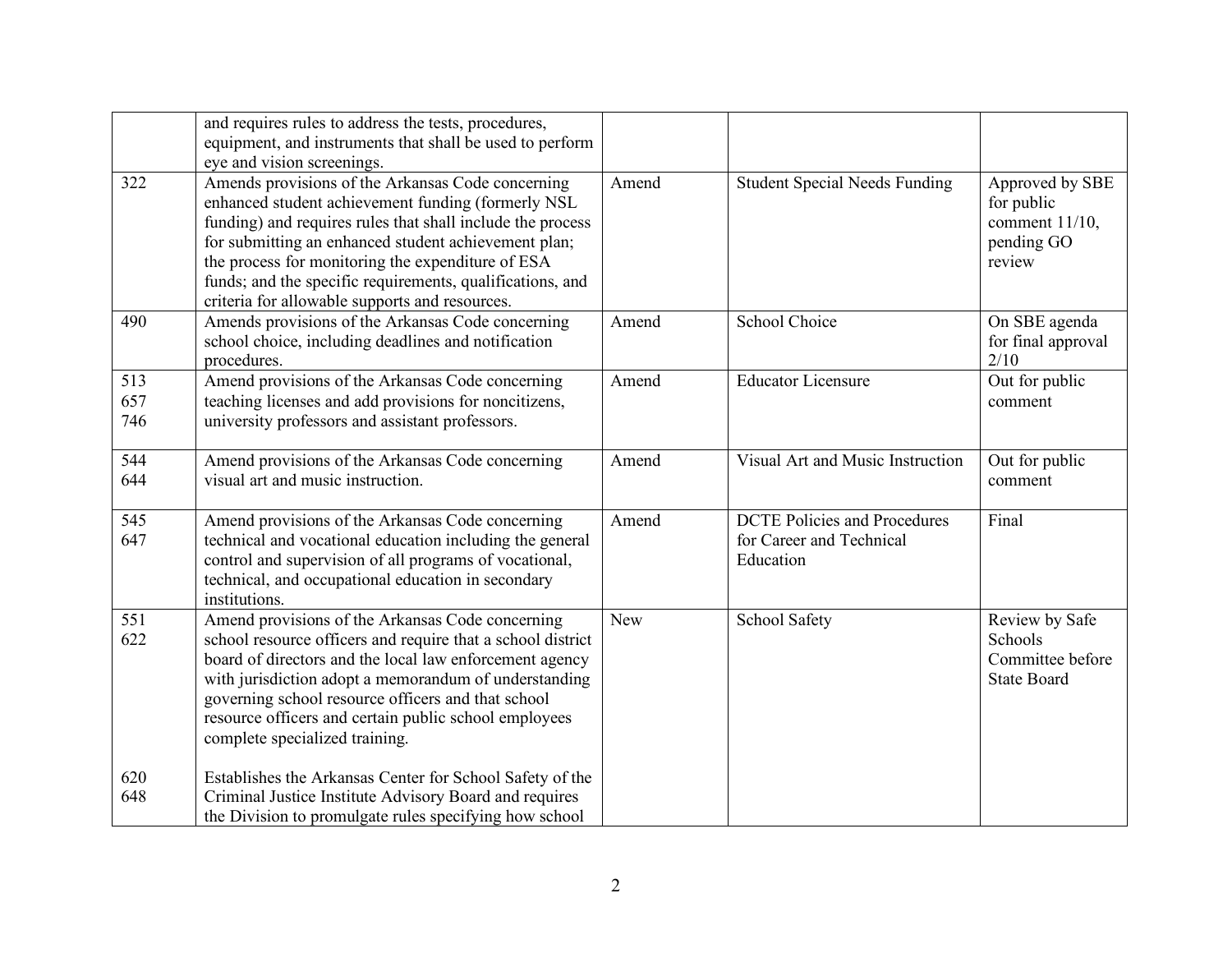|            | district compliance with school safety requirements<br>shall be verified.                                                                                                                                                      |            |                                                                                                |                                                                                                 |
|------------|--------------------------------------------------------------------------------------------------------------------------------------------------------------------------------------------------------------------------------|------------|------------------------------------------------------------------------------------------------|-------------------------------------------------------------------------------------------------|
| 606        | Amends provisions of the Arkansas Code concerning<br>reading programs and curriculum and requires the ADE<br>to hire an Education Ombudsman.                                                                                   | Amend      | The Right to Read Act                                                                          | Approved by SBE<br>for public<br>comment 12/29,<br>pending GO<br>review                         |
| 630        | Requires all fingerprints to be in electronic format.                                                                                                                                                                          | Amend      | <b>Background Checks</b>                                                                       | Public comment<br>period ended<br>12/16/21;<br>preparing for final<br>approval                  |
| 646        | Requires school districts to develop a three-year teacher<br>and administrator recruitment and retention plan<br>focusing on minority races and ethnicities to increase<br>diversity in the district and include annual goals. | <b>New</b> | Teacher and Administrator<br><b>Recruitment and Retention Plans</b>                            | Determined rules<br>are not necessary<br>at this time;<br>guidance being<br>developed           |
| 650        | Provides rulemaking authority to DESE.                                                                                                                                                                                         | New        | The School Counseling<br><b>Improvement Act</b>                                                | Drafting in<br>process                                                                          |
| 662        | Amends provisions of the Arkansas Code concerning<br>when a district proposes to close a school received<br>through voluntary annexation.                                                                                      | Amend      | Consolidation and Annexation of<br><b>Public School Districts</b>                              | Out for public                                                                                  |
| 678<br>688 | Amend provisions of the Arkansas Code concerning<br>notification procedures for review of Act 1240 waivers<br>and what provisions may not be waived.                                                                           | Amend      | Act 1240 Waivers                                                                               | On SBE agenda<br>for final approval<br>2/10                                                     |
| 679<br>680 | Created the Teacher Salary Equalization Fund to<br>provide additional funding dedicated to increasing<br>teacher salaries.                                                                                                     | Amend      | The Educator Compensation<br>Reform Program and the Teacher<br><b>Salary Equalization Fund</b> | Guidance issued<br>via CM FIN-21-<br>048; holding rules<br>until after year 1<br>implementation |
| 689<br>741 | Amend provisions of the Arkansas Code concerning the<br>Succeed Scholarship Program including application,<br>award, and eligibility.                                                                                          | Amend      | The Succeed Scholarship<br>Program                                                             | Drafted pending<br>internal review                                                              |
| 774        | Amends provisions of the Arkansas Code concerning<br>public charter schools and waivers available to public                                                                                                                    | Amend      | <b>Charter Schools</b>                                                                         | Out for public<br>comment                                                                       |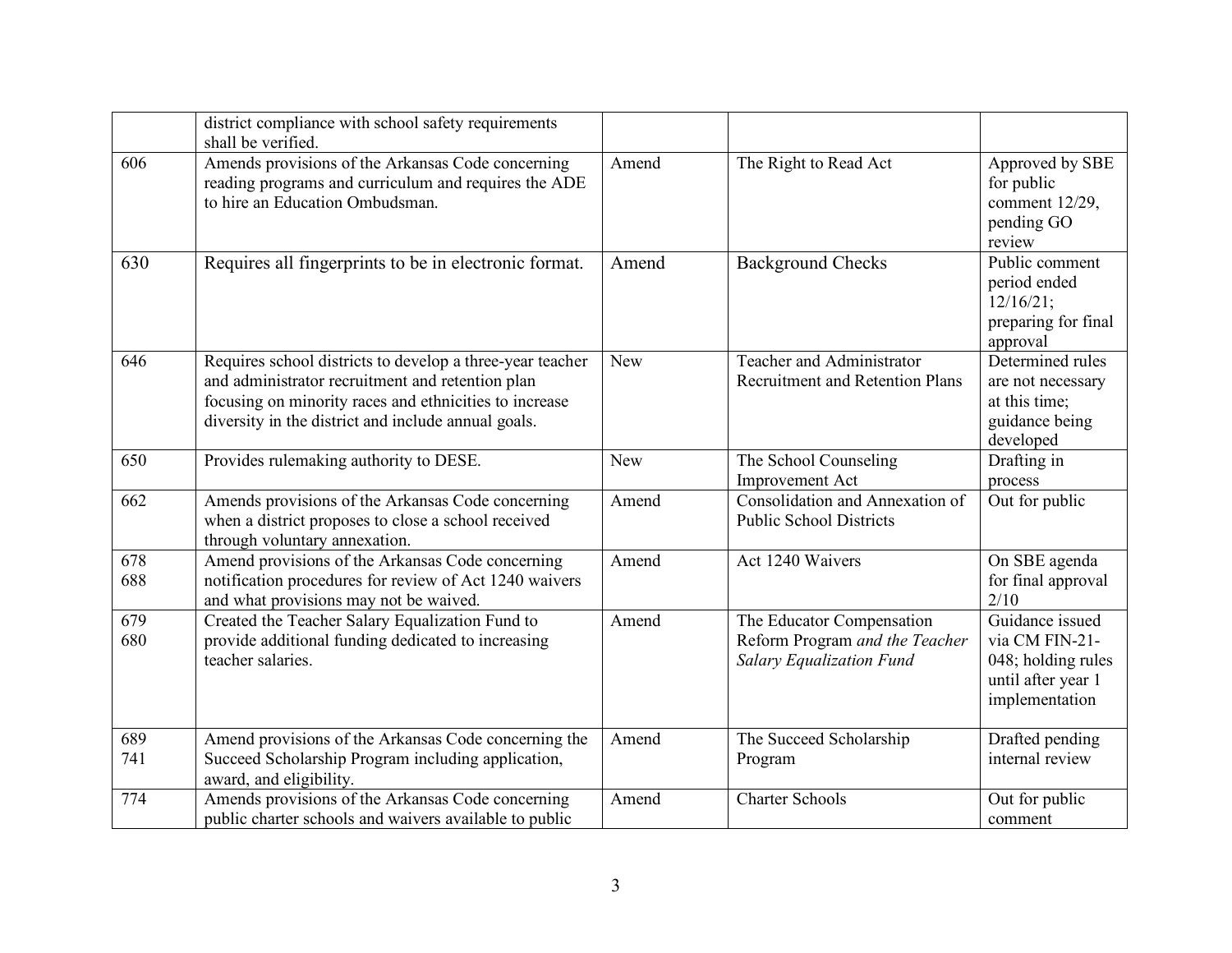|              | school districts.                                                                                                                                                                                                                                                                                                                                                                                     |               |                                                                                       |                                                                                 |
|--------------|-------------------------------------------------------------------------------------------------------------------------------------------------------------------------------------------------------------------------------------------------------------------------------------------------------------------------------------------------------------------------------------------------------|---------------|---------------------------------------------------------------------------------------|---------------------------------------------------------------------------------|
| 820          | Creates the Arkansas Student Protection Act, which<br>prohibits public school districts from entering into a<br>transaction with an entity that performs, induces, or<br>provides abortions.                                                                                                                                                                                                          | <b>New</b>    | The Arkansas Student Protection<br>Act                                                | On SBE agenda<br>for final approval<br>2/10                                     |
| 909          | Enables districts to receive both declining enrollment<br>and student growth funding.                                                                                                                                                                                                                                                                                                                 | Amend         | Declining Enrollment and Student<br>Growth Funding                                    | Approved by SBE<br>for public<br>comment 11/10,<br>pending GO<br>review         |
| 912          | Creates the Arkansas Tutoring Corps Act to support the<br>implementation of a sustainable tutoring program in<br>response to learning loss.                                                                                                                                                                                                                                                           | <b>New</b>    | The Arkansas Tutoring Corps                                                           | Final rule<br>approved by SBE<br>on 12/29/21; sent<br>to BLR for ALC<br>review  |
| 958          | Creates the Star-Spangled Banner Act requiring school<br>districts to play the star-spangled banner at certain<br>events.                                                                                                                                                                                                                                                                             | <b>New</b>    | The Star-Spangled Banner Act                                                          | Out for public<br>comment                                                       |
| 959          | Requires the State Board to adopt a policy requiring the<br>pledge of allegiance and a moment of silence in public<br>schools.                                                                                                                                                                                                                                                                        | Not necessary |                                                                                       | ALC approved<br>exclusion from<br>Act 595<br>reporting<br>requirements<br>12/15 |
| 1031         | Creates the Arkansas Military Child School Transitions<br>Act.                                                                                                                                                                                                                                                                                                                                        | <b>New</b>    | The Arkansas Military Child<br><b>School Transitions Act</b>                          | Out for public<br>comment                                                       |
| 1050         | Amends the law concerning the health and safety of<br>public school students and requires the Division of<br>Elementary and Secondary Education, in coordination<br>with the Arkansas State Board of Nursing, to<br>promulgate rules concerning the administration of an<br>emergency dose medication to a public school student<br>with adrenal insufficiency by trained public school<br>personnel. | Amend         | Insulin and Glucagon<br><b>Administration for Students</b><br>Diagnosed with Diabetes | Out for public<br>comment                                                       |
| 1070<br>1074 | Creates the Healthy Active Arkansas Schools Act and<br>requires the Division of Elementary and Secondary                                                                                                                                                                                                                                                                                              | Amend         | Nutrition and Physical Activity<br>Standards and Body Mass Index                      | Drafting in<br>process                                                          |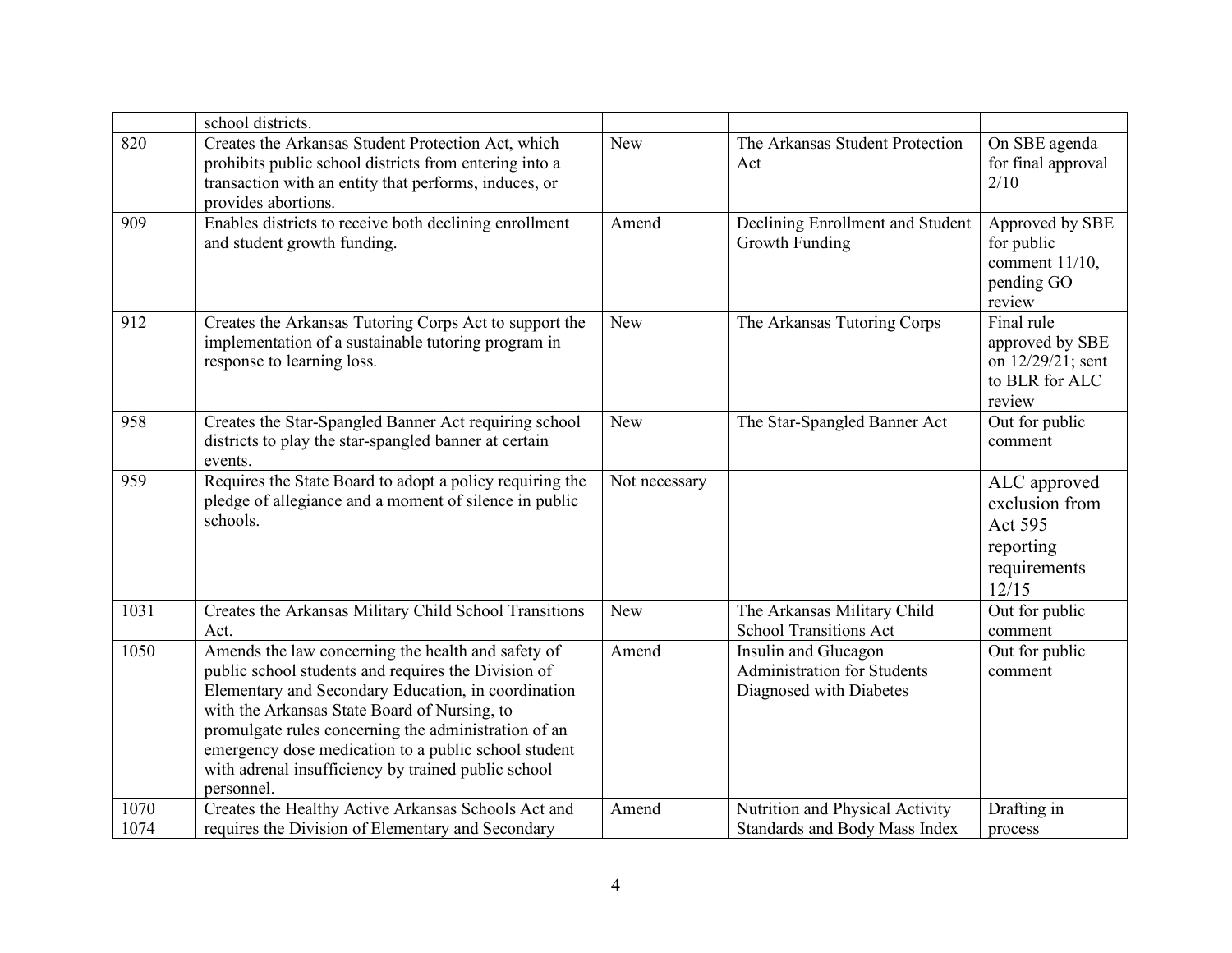|      | Education, in consultation with the Department of<br>Health, to develop guidance for public schools to<br>address the following priorities and require that the<br>following priorities be included in the public school's or<br>open-enrollment public charter school's health and<br>wellness priority: physical and built environment,<br>nutritional standards and access to healthy foods,<br>physical education and activity, and breastfeeding<br>practices, as applicable. Addresses food in vending |       |                          |                        |
|------|--------------------------------------------------------------------------------------------------------------------------------------------------------------------------------------------------------------------------------------------------------------------------------------------------------------------------------------------------------------------------------------------------------------------------------------------------------------------------------------------------------------|-------|--------------------------|------------------------|
|      | machines.                                                                                                                                                                                                                                                                                                                                                                                                                                                                                                    |       |                          |                        |
| 1089 | Requires school nurses to participate in nursing<br>professional development, requires the Division to<br>develop an education program for school nurses, and<br>requires districts to participate in the annual health<br>services survey.                                                                                                                                                                                                                                                                  | Amend | Professional Development | Drafting in<br>process |

## *Division of Higher Education*

| Act           | <b>Description</b>                                   | New/Amend/        | <b>Rule Title:</b>       | <b>Status</b>  |
|---------------|------------------------------------------------------|-------------------|--------------------------|----------------|
| <b>Number</b> |                                                      | <b>Repeal/Not</b> | DHE Rules Governing      |                |
|               |                                                      | necessary         |                          |                |
| 69            | Enhances higher education fiscal accountability and  | Not necessary     |                          | ALC approved   |
|               | transparency and amends provisions of the Arkansas   |                   |                          | exclusion from |
|               | Code concerning student accounts receivable policies |                   |                          | Act 595        |
|               | and certain financial condition reports.             |                   |                          | reporting      |
|               |                                                      |                   |                          | requirements   |
|               |                                                      |                   |                          | 12/15          |
| 79            | Amends provisions of the Arkansas Code concerning    | Amend             | The Governor's Scholars' | Final approval |
| 217           | scholarship requirements and eligibility criteria.   |                   | Program                  | by HECB 1/28   |
| 331           |                                                      |                   |                          |                |
| 743           |                                                      |                   |                          |                |
| 80            | Amends provisions of the Arkansas Code concerning    | Amend             | The Arkansas Academic    | Final approval |
| 636           | scholarship requirements and eligibility criteria.   |                   | Challenge Scholarship    | by HECB 1/28   |
| 82            | Amends provisions of the Arkansas Code concerning    | Amend             | The Arkansas Concurrent  | Final approval |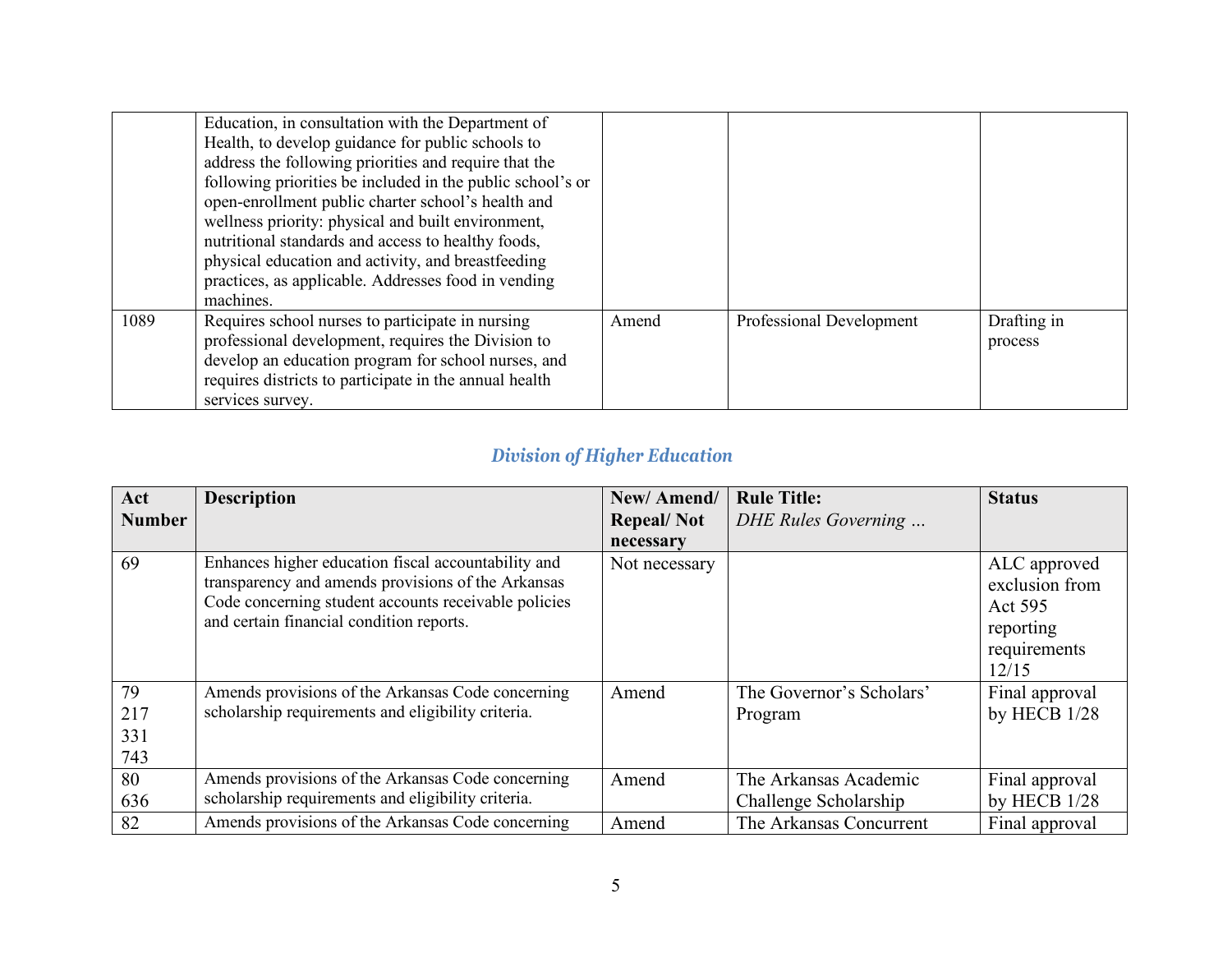|     | scholarship requirements and eligibility criteria.                                                                                          |               | Challenge Scholarship                           | by HECB 1/28                                                                    |
|-----|---------------------------------------------------------------------------------------------------------------------------------------------|---------------|-------------------------------------------------|---------------------------------------------------------------------------------|
| 388 | Adds private, non-profit institutions of higher education<br>as approved institutions for purposes of the Arkansas<br>Future Grant Program. | Amend         | The Arkansas Future Grant                       | Final approval<br>by HECB 1/28                                                  |
| 539 | Creates the Higher Education Consumer Guide Act.                                                                                            | Not necessary |                                                 | ALC approved<br>exclusion from<br>Act 595<br>reporting<br>requirements<br>12/15 |
| 636 | Establishes procedure and funding requirements for<br>scholarships funded with net revenue.                                                 | Amend         | The Arkansas Workforce<br>Challenge Scholarship | Final approval<br>by HECB $1/28$                                                |
| 958 | Creates the Star-Spangled Banner Act.                                                                                                       | <b>New</b>    | The Star Spangled Banner Act                    | Out for public<br>comment                                                       |
| 988 | Allows dependents of veterans to receive tuition<br>waivers.                                                                                | Amend         | Veterans' Dependents'<br>Scholarships           | Final approval<br>by HECB $1/28$                                                |

## *Commission for Public School Academic Facilities and Transportation*

| Act(s) | <b>Description of Act(s)</b>                                                                                                                         | <b>Rule: New/</b> | <b>Rule Title:</b>                                                                                                | <b>Status</b>                     |
|--------|------------------------------------------------------------------------------------------------------------------------------------------------------|-------------------|-------------------------------------------------------------------------------------------------------------------|-----------------------------------|
|        |                                                                                                                                                      | Amend/            | CAPSAFT Rules Governing                                                                                           |                                   |
|        |                                                                                                                                                      | <b>Repeal/Not</b> |                                                                                                                   |                                   |
|        |                                                                                                                                                      | necessary         |                                                                                                                   |                                   |
| 126    | Amends provisions of the Arkansas Code concerning<br>the Academic Facilities Master Plan Program and bus<br>driver qualifications and certification. | Amend             | The Facilities Master Plan                                                                                        | Final approval by<br>CAPSAFT 1/28 |
|        |                                                                                                                                                      |                   | Maintenance and Operations of<br>Public School Buses and<br>Physical Examinations of<br><b>School Bus Drivers</b> | Final approval by<br>CAPSAFT 1/28 |